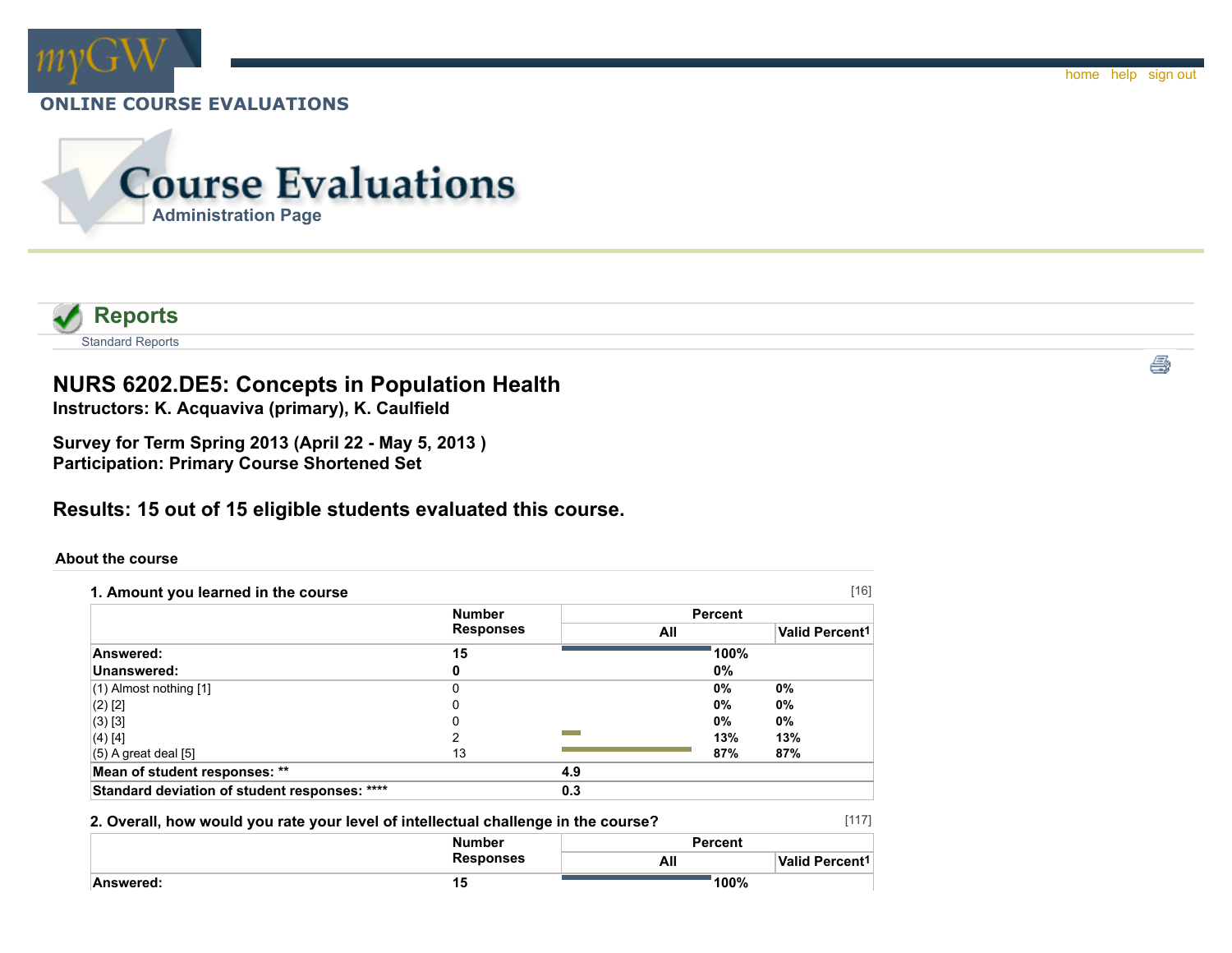| Unanswered:                                   |    |     | 0%  |     |
|-----------------------------------------------|----|-----|-----|-----|
| $(1)$ Not at all challenged $[1]$             |    |     | 0%  | 0%  |
| $(2)$ [2]                                     |    |     | 0%  | 0%  |
| (3) [3]                                       |    |     | 0%  | 0%  |
| $(4)$ [4]                                     |    |     | 33% | 33% |
| $(5)$ Very challenged $[5]$                   | 10 |     | 67% | 67% |
| Mean of student responses: **                 |    | 4.7 |     |     |
| Standard deviation of student responses: **** |    | 0.5 |     |     |

## **3. Amount of effort / work required was:**

|                                               | <b>Number</b><br><b>Responses</b> |     | <b>Percent</b> |                       |
|-----------------------------------------------|-----------------------------------|-----|----------------|-----------------------|
|                                               |                                   | All |                | <b>Valid Percent1</b> |
| Answered:                                     | 15                                |     | 100%           |                       |
| Unanswered:                                   |                                   |     | $0\%$          |                       |
| $(1)$ Very little $[1]$                       | 0                                 |     | 0%             | $0\%$                 |
| $(2)$ [2]                                     | 0                                 |     | 0%             | 0%                    |
| $(3)$ [3]                                     |                                   |     | 7%             | 7%                    |
| $(4)$ [4]                                     |                                   |     | 47%            | 47%                   |
| $(5)$ A great deal $[5]$                      |                                   |     | 47%            | 47%                   |
| Not applicable / No opinion [x]               | 0                                 |     | 0%             | $\sim$                |
| Mean of student responses: **                 |                                   | 4.4 |                |                       |
| Standard deviation of student responses: **** |                                   | 0.6 |                |                       |

## **4. Overall, how would you rate your level of engagement in the subject matter?**

|                                               | <b>Number</b>    |     | <b>Percent</b> |                            |
|-----------------------------------------------|------------------|-----|----------------|----------------------------|
|                                               | <b>Responses</b> |     | All            | Valid Percent <sup>1</sup> |
| Answered:                                     | 15               |     | 100%           |                            |
| Unanswered:                                   | 0                |     | 0%             |                            |
| $(1)$ Not at all engaged $[1]$                | 0                |     | 0%             | 0%                         |
| $(2)$ [2]                                     | 0                |     | $0\%$          | 0%                         |
| (3) [3]                                       | 0                |     | $0\%$          | 0%                         |
| $(4)$ [4]                                     |                  |     | 7%             | 7%                         |
| $(5)$ Very engaged [5]                        | 14               |     | 93%            | 93%                        |
| Mean of student responses: **                 |                  | 4.9 |                |                            |
| Standard deviation of student responses: **** |                  | 0.2 |                |                            |

### **5. Increased conceptual understanding and/or critical thinking.**

|                                               | <b>Number</b>    |     | <b>Percent</b> |                       |
|-----------------------------------------------|------------------|-----|----------------|-----------------------|
|                                               | <b>Responses</b> | All |                | <b>Valid Percent1</b> |
| Answered:                                     | 15               |     | 100%           |                       |
| Unanswered:                                   | 0                |     | 0%             |                       |
| $(1)$ Not at all $[1]$                        | 0                |     | 0%             | 0%                    |
| $(2)$ [2]                                     | 0                |     | 0%             | 0%                    |
| (3) [3]                                       | 0                |     | $0\%$          | 0%                    |
| (4) [4]                                       | າ                |     | 13%            | 13%                   |
| $(5)$ A great deal $[5]$                      | 13               |     | 87%            | 87%                   |
| Not applicable / No opinion [x]               | 0                |     | 0%             | --                    |
| Mean of student responses: **                 |                  | 4.9 |                |                       |
| Standard deviation of student responses: **** |                  | 0.3 |                |                       |

[129]

[118]

[123]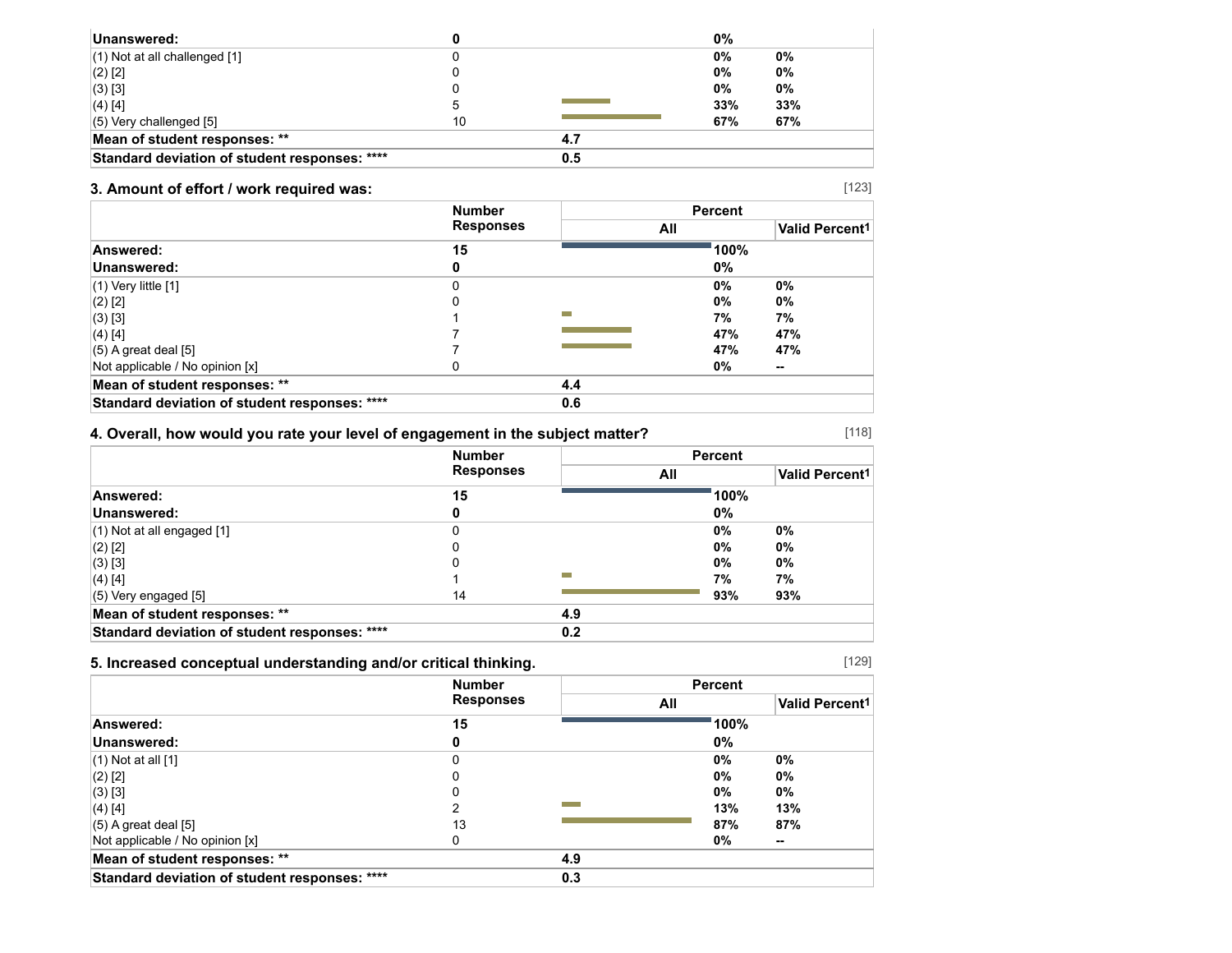## **6. Course content was organized in a manner that facilitated learning.**

|                                               | <b>Number</b><br><b>Responses</b> |     | <b>Percent</b> |                            |
|-----------------------------------------------|-----------------------------------|-----|----------------|----------------------------|
|                                               |                                   |     | All            | Valid Percent <sup>1</sup> |
| Answered:                                     | 15                                |     | 100%           |                            |
| Unanswered:                                   | o                                 |     | 0%             |                            |
| $(1)$ Not at all $[1]$                        | 0                                 |     | $0\%$          | 0%                         |
| $(2)$ [2]                                     |                                   |     | $0\%$          | 0%                         |
| $(3)$ [3]                                     |                                   |     | $0\%$          | 0%                         |
| (4) [4]                                       | ົ                                 |     | 13%            | 13%                        |
| (5) Completely [5]                            | 13                                |     | 87%            | 87%                        |
| Not applicable / No opinion [x]               |                                   |     | 0%             | --                         |
| Mean of student responses: **                 |                                   | 4.9 |                |                            |
| Standard deviation of student responses: **** |                                   | 0.3 |                |                            |

[15] **7. Number of hours per week outside of class typically spent doing readings, assignments, reviewing notes, writing papers, studying for exams**

|                            | <b>Number</b>    | <b>Percent</b> |                            |
|----------------------------|------------------|----------------|----------------------------|
|                            | <b>Responses</b> | All            | Valid Percent <sup>1</sup> |
| Answered:                  | 15               | 100%           |                            |
| Unanswered:                | 0                | 0%             |                            |
| Less than one hour or none | 0                | $0\%$          | $\sim$                     |
| 1-2 hours                  | 0                | 0%             | --                         |
| $3-4$ hours                |                  | 13%            | --                         |
| 5-6 hours                  | 4                | 27%            | $\sim$                     |
| 7-8 hours                  | 3                | 20%            | $\sim$                     |
| $ 9-10$ hours              | 4                | 27%            | $\sim$                     |
| More than 10 hours         |                  | 13%            | --                         |

## **8. Overall rating of the course**

|                                               | <b>Number</b><br><b>Responses</b> |     | <b>Percent</b> |                            |
|-----------------------------------------------|-----------------------------------|-----|----------------|----------------------------|
|                                               |                                   | All |                | Valid Percent <sup>1</sup> |
| Answered:                                     | 15                                |     | 100%           |                            |
| Unanswered:                                   |                                   |     | $0\%$          |                            |
| (1) Poor [1]                                  |                                   |     | 0%             | 0%                         |
| (2) [2]                                       |                                   |     | 0%             | $0\%$                      |
| (3) [3]                                       |                                   |     | 0%             | 0%                         |
| $(4)$ [4]                                     |                                   | ═   | 7%             | 7%                         |
| (5) Excellent [5]                             | 14                                |     | 93%            | 93%                        |
| Mean of student responses: **                 |                                   | 4.9 |                |                            |
| Standard deviation of student responses: **** |                                   | 0.2 |                |                            |

### **About the instructor**

| 9. Was knowledgeable about the subject and course material. |                  |                | [132]                      |
|-------------------------------------------------------------|------------------|----------------|----------------------------|
|                                                             | <b>Number</b>    | <b>Percent</b> |                            |
|                                                             | <b>Responses</b> | All            | Valid Percent <sup>1</sup> |
| Answered:                                                   | 15               |                | 100%                       |
| Unanswered:                                                 |                  | 0%             |                            |
|                                                             |                  |                |                            |

[122]

[680]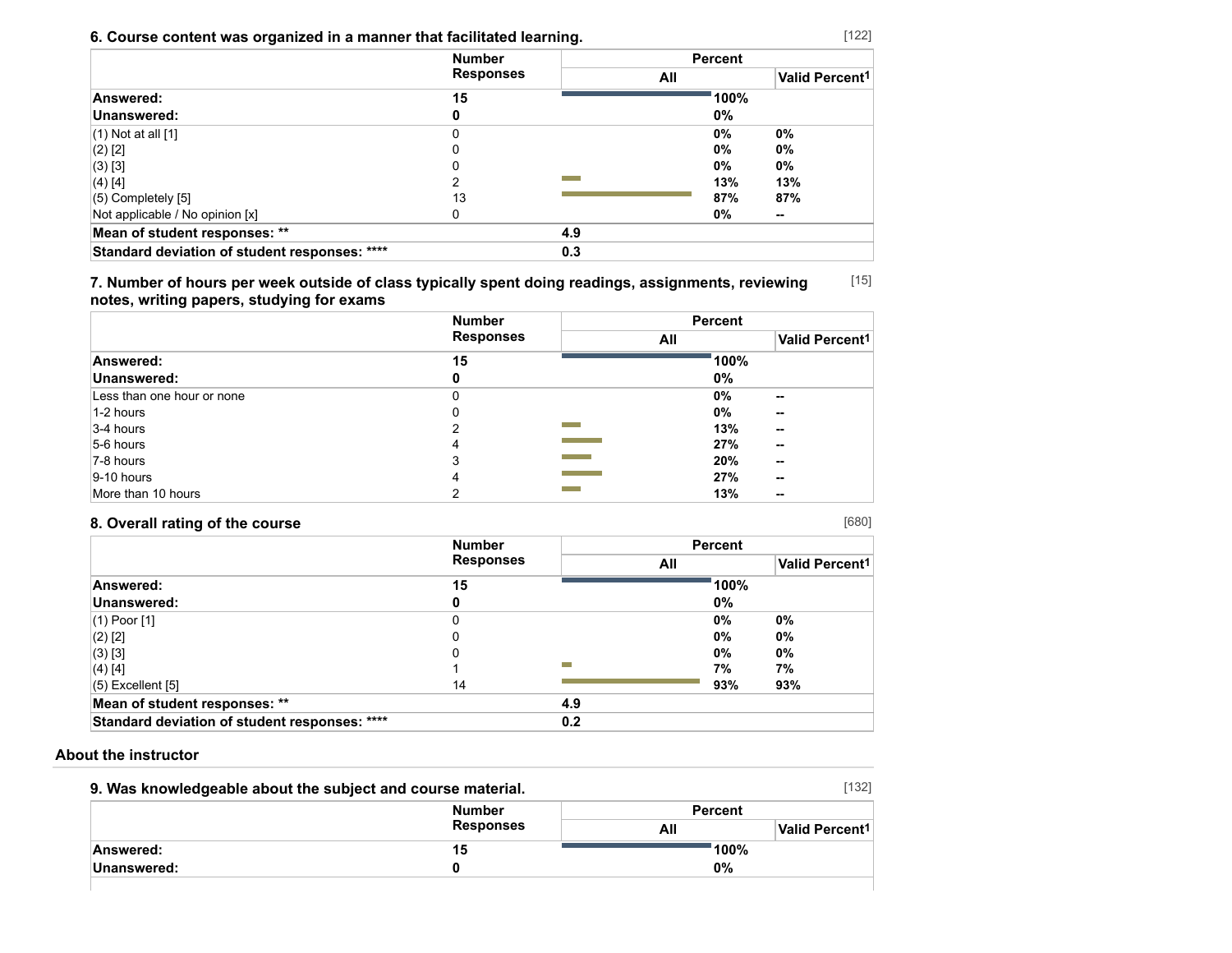| $(1)$ Not at all knowledgeable [1]            |    |     | 0%              | 0%     |
|-----------------------------------------------|----|-----|-----------------|--------|
| $(2)$ [2]                                     |    |     | $0\%$           | 0%     |
| $(3)$ [3]                                     |    |     | $0\%$           | 0%     |
| $(4)$ [4]                                     |    |     | 0%              | 0%     |
| $(5)$ Very knowledgeable [5]                  | 15 |     | $^{\circ}$ 100% | 100%   |
| Not applicable / No opinion [x]               |    |     | 0%              | $\sim$ |
| Mean of student responses: **                 |    | 5.0 |                 |        |
| Standard deviation of student responses: **** |    | 0.0 |                 |        |

## **10. Accessibility outside of class.**

|                                               | <b>Number</b><br><b>Responses</b> |     | <b>Percent</b> |                       |
|-----------------------------------------------|-----------------------------------|-----|----------------|-----------------------|
|                                               |                                   |     | All            | <b>Valid Percent1</b> |
| Answered:                                     | 15                                |     | 100%           |                       |
| Unanswered:                                   |                                   |     | 0%             |                       |
| $(1)$ Not at all accessible $[1]$             |                                   |     | 0%             | 0%                    |
| $(2)$ [2]                                     |                                   |     | 0%             | 0%                    |
| $(3)$ [3]                                     |                                   |     | 0%             | $0\%$                 |
| $(4)$ [4]                                     |                                   |     | 7%             | 7%                    |
| $(5)$ Very accessible [5]                     | 13                                |     | 87%            | 93%                   |
| Not applicable / No opinion [x]               |                                   | m.  | 7%             | $\sim$                |
| Mean of student responses: **                 |                                   | 4.9 |                |                       |
| Standard deviation of student responses: **** |                                   | 0.3 |                |                       |

## **11. Enthusiasm for topic/subject.**

|                                               | <b>Number</b> |     | <b>Percent</b>        |       |
|-----------------------------------------------|---------------|-----|-----------------------|-------|
| <b>Responses</b>                              | All           |     | <b>Valid Percent1</b> |       |
| Answered:                                     | 15            |     | 100%                  |       |
| Unanswered:                                   | 0             |     | $0\%$                 |       |
| $(1)$ Not at all enthusiastic [1]             |               |     | 0%                    | 0%    |
| $(2)$ [2]                                     |               |     | 0%                    | $0\%$ |
| $(3)$ [3]                                     |               |     | 0%                    | 0%    |
| $(4)$ [4]                                     | 0             |     | 0%                    | 0%    |
| $(5)$ Very enthusiastic [5]                   | 15            |     | 100%                  | 100%  |
| Not applicable / No opinion [x]               | 0             |     | 0%                    | --    |
| Mean of student responses: **                 |               | 5.0 |                       |       |
| Standard deviation of student responses: **** |               | 0.0 |                       |       |

## **12. Designed and used fair grading procedures.**

|                                 | <b>Number</b>    | <b>Percent</b> |                       |  |
|---------------------------------|------------------|----------------|-----------------------|--|
|                                 | <b>Responses</b> | All            | <b>Valid Percent1</b> |  |
| Answered:                       | 15               | 100%           |                       |  |
| Unanswered:                     |                  | $0\%$          |                       |  |
| $(1)$ Not at all fair $[1]$     | 0                | $0\%$          | $0\%$                 |  |
| $(2)$ [2]                       | O                | 0%             | $0\%$                 |  |
| $(3)$ [3]                       | O                | 0%             | 0%                    |  |
| (4) [4]                         | 0                | $0\%$          | $0\%$                 |  |
| (5) Very fair [5]               | 15               | 100%           | 100%                  |  |
| Not applicable / No opinion [x] |                  | $0\%$          | $\sim$                |  |
| Mean of student responses: **   | 5.0              |                |                       |  |

[135]

[133]

[134]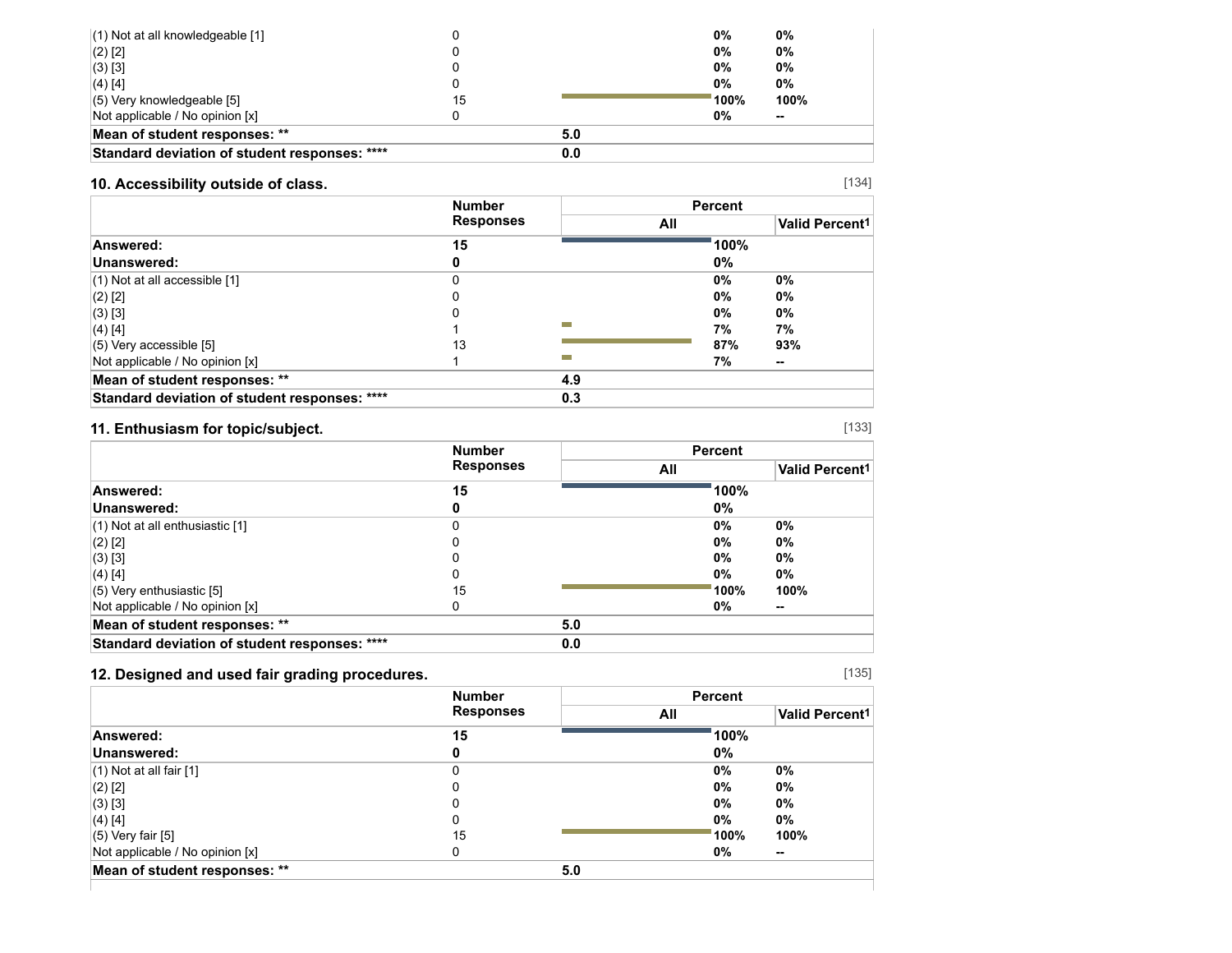#### **13. Provided adequate feedback on exams/papers/performance.**

|                                               | <b>Number</b>    |     | <b>Percent</b> |                            |
|-----------------------------------------------|------------------|-----|----------------|----------------------------|
|                                               | <b>Responses</b> | All |                | Valid Percent <sup>1</sup> |
| Answered:                                     | 15               |     | 100%           |                            |
| Unanswered:                                   | o                |     | 0%             |                            |
| $(1)$ Not adequate $[1]$                      | 0                |     | 0%             | 0%                         |
| $(2)$ [2]                                     | 0                |     | $0\%$          | 0%                         |
| $(3)$ [3]                                     |                  |     | $0\%$          | 0%                         |
| (4) [4]                                       |                  |     | 0%             | 0%                         |
| $(5)$ Very adequate $[5]$                     | 15               |     | 100%           | 100%                       |
| Not applicable / No opinion [x]               |                  |     | 0%             | --                         |
| Mean of student responses: **                 |                  | 5.0 |                |                            |
| Standard deviation of student responses: **** |                  | 0.0 |                |                            |

#### **14. Overall rating of the instructor**

[679]

[681]

|                                               | <b>Number</b>    |     | <b>Percent</b> |                       |  |
|-----------------------------------------------|------------------|-----|----------------|-----------------------|--|
|                                               | <b>Responses</b> |     | All            | <b>Valid Percent1</b> |  |
| Answered:                                     | 15               |     | 100%           |                       |  |
| Unanswered:                                   | 0                |     | 0%             |                       |  |
| $(1)$ Poor $[1]$                              | 0                |     | 0%             | $0\%$                 |  |
| $(2)$ [2]                                     | 0                |     | 0%             | $0\%$                 |  |
| (3) [3]                                       | C                |     | 0%             | $0\%$                 |  |
| (4) [4]                                       | 0                |     | 0%             | $0\%$                 |  |
| $(5)$ Excellent $[5]$                         | 15               |     | 100%           | 100%                  |  |
| Mean of student responses: **                 |                  | 5.0 |                |                       |  |
| Standard deviation of student responses: **** |                  | 0.0 |                |                       |  |

#### **15. Use this space for any comments you may have about the course, the instructor, readings, etc.**

**Student 13:** Instructor: Very engaging, supportive, understanding.

**Student 12:** Dr. Acquaviva is one of the best professors I've ever had in the graduate program. She respects students and her compassion for teaching is absolutely outstanding. She has her ways in igniting discussions, motivating and bringing out the best in each and every student. It was an incredible experience to have her as a Professor!

**Student 11:** Prof. Acquaviva is awesome. She had the most engaging DB I've ever experienced. The assignments were sequenced in a logical order, allowing me to build up my expertise.

**Student 10:** I enjoyed this course, and I am looking forward to taking another course with Kim Acquaviva. She was so enthusiastic about the topics that it made me more enthusiastic as well. She was very engaged, easily accessible, and gave valuable feedback. **Student 9:** I really enjoyed this course. I felt that the instructor was creative in engaging the class from the beginning. I think that the distribution of assignments was fair and we were treated as adult learners. This was a very valuable course for me as a nurse, It has meaning beyond the classroom.

**Student 8:** I absolutely loved this instructor! I think that she was extremely knowledgable and provided a great deal of feedback. I like how the course was organized and that the instructor took into consideration the course load especially when looking at the discussion board requirements. I really apprecaite how organized BlackBoard was and that when I needed to fin the information I was looking for it was very easy to obtain. Having the grading rubrics posted to the assignment tab was extremely helpful because you could work ahead in the class.

**Student 7:** I would rate the class instructor (Kim) excellent. She took time to comment on individual papers and board posts. It feels good to know that the instructor actually read through your work and not just skim through. Her encouraging words and comments through out the semester are priceless. I would highly recommend this instructor.

**Student 6:** Keep up the great work Dr. Kim! it was a pleasure having you as an instructor.

**Student 5:** The course was very interesting and the professor is GREAT! Her passion for the subject is evident. She also wants her students to succeed, which I really appreciate and admire.

**Student 4:** One of the most enjoyable courses thus far. I love Kim's style--very engaging! I liked all her personal touches to make us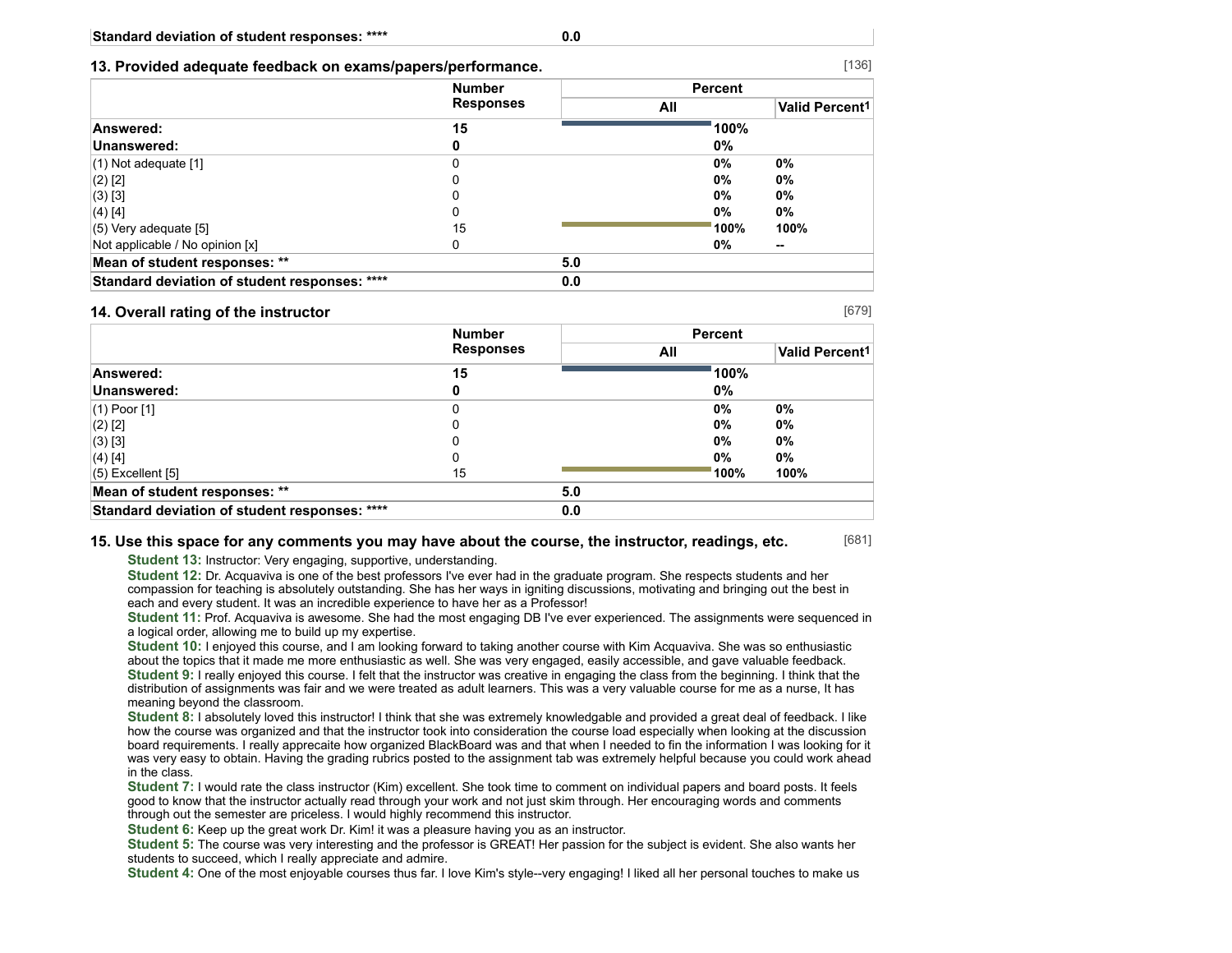feel connected to GWU. I always knew well in advance just what was expected and if questions came up, Kim was always available to guide me in the right direction. Kim is a wonderful asset to GWU!

**Student 3:** The instructor Dr Acquaviva is an expert educator! I learned amazing amounts of information in a semester course and even applied this information to my work environment. Dr Acquaviva challenged me to think beyond while giving feedback that was encouraging and thoughtful!

**Student 2:** Kim is a wonderful instructor!

**Student 1:** Overall, this course was interesting and really enlightening! The professor was enthusiastic and made learning about new concepts a fun and engaging challenge. The only comment I have is if on the "weekly course outlines" if the dates of the intended subject matter were next to each section.

#### **Department-Specific Questions**

| 16. Expected grade in the course |                  |         | [2311]                     |
|----------------------------------|------------------|---------|----------------------------|
|                                  | <b>Number</b>    | Percent |                            |
|                                  | <b>Responses</b> | All     | Valid Percent <sup>1</sup> |
| Answered:                        | 15               | 100%    |                            |
| Unanswered:                      |                  | $0\%$   |                            |
| ΙA                               | 14               | 93%     | --                         |
| B                                |                  | 7%      | --                         |
| C                                | 0                | 0%      | --                         |
| ID                               |                  | 0%      | --                         |
|                                  |                  | $0\%$   | --                         |
| Don't know                       |                  | 0%      | --                         |

#### **17. Course expectations were clear.**

|                                               | <b>Number</b> |     | <b>Percent</b> |        |
|-----------------------------------------------|---------------|-----|----------------|--------|
| <b>Responses</b>                              | All           |     | Valid Percent1 |        |
| Answered:                                     | 15            |     | 100%           |        |
| Unanswered:                                   | 0             |     | 0%             |        |
| $(1)$ Strongly disagree [1]                   | 0             |     | 0%             | 0%     |
| $(2)$ [2]                                     | 0             |     | 0%             | 0%     |
| $(3)$ [3]                                     | 0             |     | 0%             | $0\%$  |
| $(4)$ [4]                                     |               |     | 7%             | 7%     |
| $(5)$ Strongly agree [5]                      | 14            |     | 93%            | 93%    |
| Not applicable/No opinion [x]                 | 0             |     | 0%             | $\sim$ |
| Mean of student responses: **                 |               | 4.9 |                |        |
| Standard deviation of student responses: **** |               | 0.2 |                |        |

#### **18. Course materials were relevant and current.**

|                               | <b>Number</b>    |     | <b>Percent</b> |                       |  |
|-------------------------------|------------------|-----|----------------|-----------------------|--|
|                               | <b>Responses</b> |     | All            | <b>Valid Percent1</b> |  |
| Answered:                     | 15               |     | 100%           |                       |  |
| Unanswered:                   | 0                |     | 0%             |                       |  |
| $(1)$ Strongly disagree [1]   | 0                |     | 0%             | 0%                    |  |
| $(2)$ [2]                     | 0                |     | 0%             | 0%                    |  |
| (3) [3]                       | 0                |     | 0%             | 0%                    |  |
| $(4)$ [4]                     | າ                |     | 13%            | 13%                   |  |
| $(5)$ Strongly agree [5]      | 13               |     | 87%            | 87%                   |  |
| Not applicable/No opinion [x] | 0                |     | 0%             | $\sim$                |  |
| Mean of student responses: ** |                  | 4.9 |                |                       |  |

[1766]

[1765]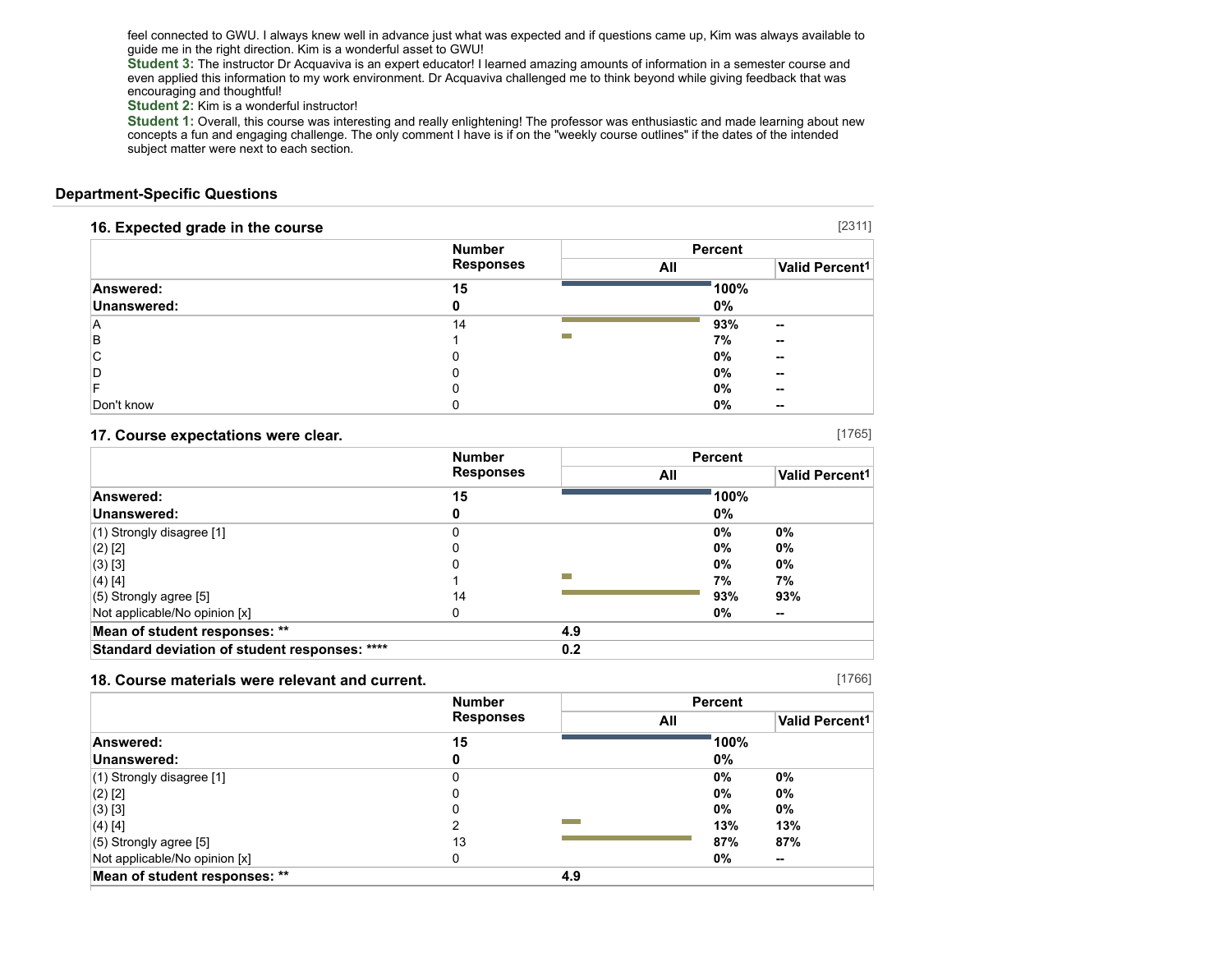## **19. Materials in Blackboard were organized and easily accessible.**

|                                               | <b>Number</b><br><b>Responses</b> |     | <b>Percent</b> |                       |
|-----------------------------------------------|-----------------------------------|-----|----------------|-----------------------|
|                                               |                                   |     | All            | <b>Valid Percent1</b> |
| Answered:                                     | 14                                |     | 93%            |                       |
| Unanswered:                                   |                                   |     | 7%             |                       |
| $(1)$ Strongly disagree [1]                   |                                   |     | 0%             | 0%                    |
| $(2)$ [2]                                     |                                   |     | 0%             | 0%                    |
| $(3)$ [3]                                     |                                   |     | 7%             | 7%                    |
| (4) [4]                                       |                                   |     | 13%            | 14%                   |
| $(5)$ Strong agree [5]                        | 11                                |     | 73%            | 79%                   |
| Not applicable/No opinion [x]                 |                                   |     | 0%             | --                    |
| Mean of student responses: **                 |                                   | 4.7 |                |                       |
| Standard deviation of student responses: **** |                                   | 0.6 |                |                       |

### **20. Feedback on assignments and examinations was received in a timely manner.**

|                                               | <b>Number</b>    |     | <b>Percent</b> |                            |  |
|-----------------------------------------------|------------------|-----|----------------|----------------------------|--|
|                                               | <b>Responses</b> |     | All            | Valid Percent <sup>1</sup> |  |
| Answered:                                     | 15               |     | 100%           |                            |  |
| Unanswered:                                   | 0                |     | 0%             |                            |  |
| $(1)$ Strong disagree [1]                     | 0                |     | 0%             | 0%                         |  |
| $(2)$ [2]                                     | 0                |     | 0%             | 0%                         |  |
| $(3)$ [3]                                     | 0                |     | 0%             | 0%                         |  |
| $(4)$ [4]                                     | 0                |     | 0%             | 0%                         |  |
| $(5)$ Strongly agree [5]                      | 15               |     | 100%           | 100%                       |  |
| Not applicable/ No opinion [x]                | 0                |     | 0%             | $\sim$                     |  |
| Mean of student responses: **                 |                  | 5.0 |                |                            |  |
| Standard deviation of student responses: **** |                  | 0.0 |                |                            |  |

### **21. The instructor encouraged discussions, questions, and the expression of ideas.**

|                                               | <b>Number</b>    |     | <b>Percent</b> |                       |
|-----------------------------------------------|------------------|-----|----------------|-----------------------|
|                                               | <b>Responses</b> |     | All            | <b>Valid Percent1</b> |
| Answered:                                     | 15               |     | 100%           |                       |
| Unanswered:                                   |                  |     | 0%             |                       |
| $(1)$ Strongly disagree [1]                   | C                |     | $0\%$          | 0%                    |
| $(2)$ [2]                                     |                  |     | $0\%$          | 0%                    |
| $(3)$ [3]                                     |                  |     | $0\%$          | 0%                    |
| $(4)$ [4]                                     |                  |     | $0\%$          | 0%                    |
| $(5)$ Strongly agree [5]                      | 15               |     | 100%           | 100%                  |
| Not applicable/No opinion [x]                 | <sup>0</sup>     |     | $0\%$          | --                    |
| Mean of student responses: **                 |                  | 5.0 |                |                       |
| Standard deviation of student responses: **** |                  | 0.0 |                |                       |

### **22. The instructor encouraged the use of current resources.**

|              | <b>Number</b>    | <b>Percent</b> |                            |  |
|--------------|------------------|----------------|----------------------------|--|
|              | <b>Responses</b> | All            | Valid Percent <sup>1</sup> |  |
| Answered:    | 15.              | ່ 100%         |                            |  |
| ∣Unanswered: |                  | 0%             |                            |  |

[1767]

[1445]

[1768]

[2312]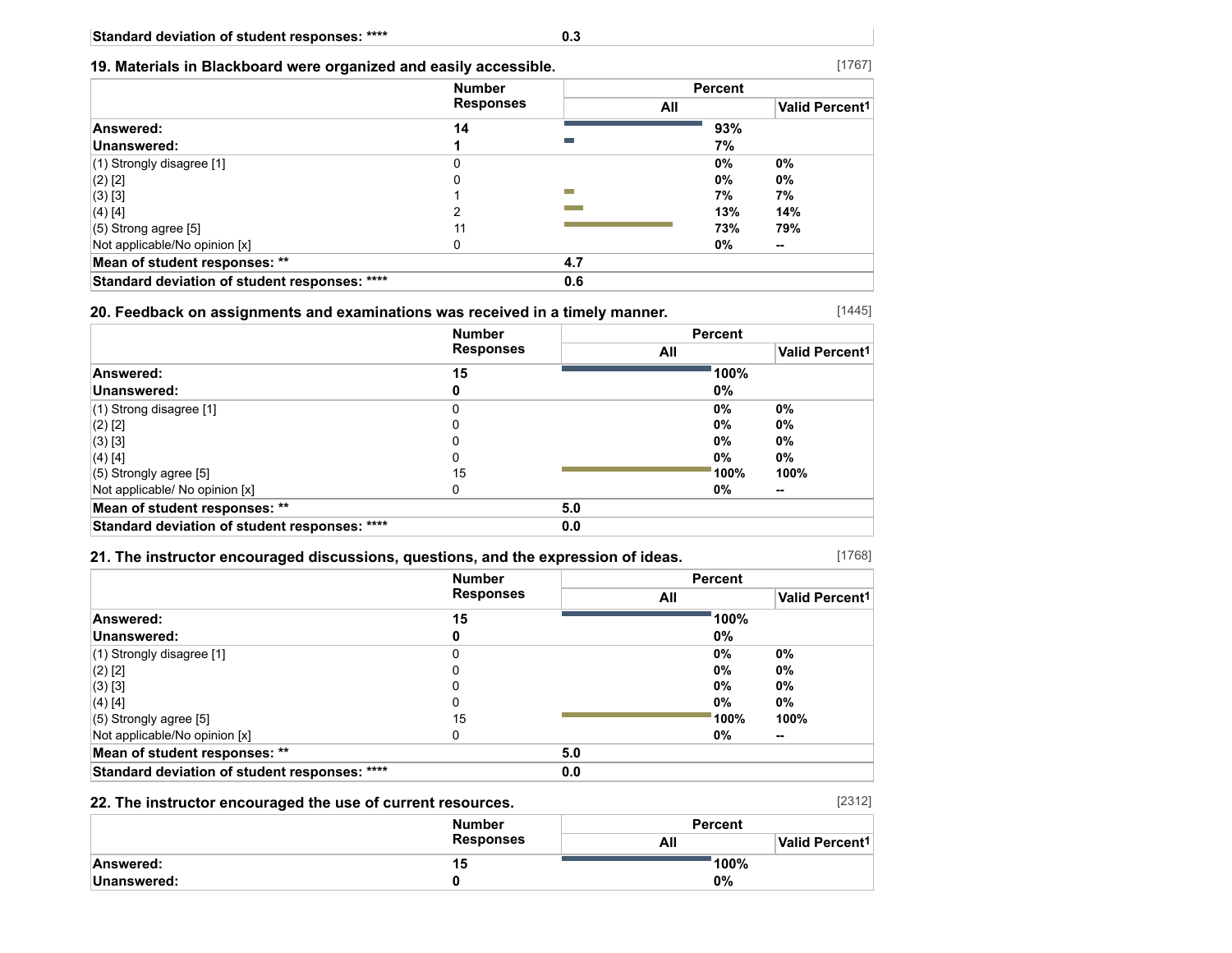| $(1)$ Strongly disagree [1]                   |    |     | 0%                   | 0%     |
|-----------------------------------------------|----|-----|----------------------|--------|
| $(2)$ [2]                                     |    |     | 0%                   | 0%     |
| $(3)$ [3]                                     |    |     | 0%                   | 0%     |
| $(4)$ [4]                                     |    |     | 0%                   | 0%     |
| $(5)$ Strongly agree [5]                      | 15 |     | $^{\backprime}$ 100% | 100%   |
| Not applicable/No opinion                     |    |     | 0%                   | $\sim$ |
| Mean of student responses: **                 |    | 5.0 |                      |        |
| Standard deviation of student responses: **** |    | 0.0 |                      |        |

#### **23. The instructor used effective instructional strategies.**

**Number Responses Percent All Valid Percent1 Answered: 14 93% Unanswered: 1 7%** (1) Strongly disagree [1] 0 **0% 0%** (2) [2] 0 **0% 0%** (3) [3] 0 **0% 0%** (4) [4] 0 **0% 0%** (5) Strongly agree [5] 14 **93% 100%** Not applicable/No opinion 0 **0% -- Mean of student responses: \*\* 5.0 Standard deviation of student responses: \*\*\*\* 0.0**

[2314] **24. Please describe the most positive aspect(s) of this course. What should stay the same? (If multiple instructors are responsible for implementing this course, identify the instructor by name when applicable).**

**Student 11:** Prof. Acquaviva's course was wonderful. I liked the way she structured the BB discussion, each student creating her/his own thread. It gave an increased sense of ownership. I feel this aspect should stay the same.

**Student 10:** Kim Acquaviva should continue to be the instuctor. She is awesome!

**Student 9:** breaking up the assignment into small frequent and manageable sections relieved some stress and gave the opportunity to so self assessment and make adjustments as necessary.

**Student 1:** Kim's style of teaching is exactly what I like! She is very proactive for her students and her passion shines through her course! Her comments and critiques are positive and helpful.

**Student 7: Constructive instructor feedback** 

**Student 5:** The discussions were diverse and interesting. I liked the written assignments too.

**Student 4:** I really liked the pace of the course; it was appropriate for a 3 credit graduate level course. Rubrics guided the papers very well; made the assignments very clear. GREAT JOB KIM! I hope to take another class with you!

**Student 3:** Too many positives to describe.

**Student 2:** Assignments should stay the same

**Student 13:** Keep everything the same.

**Student 8:** I love how Kim facilitated the class. Her discussion boards were clear and easy to understand. The organization of the course materials was very thoguhtful and logical.

#### [2315] **25. Which aspect(s) of the course need(s) the greatest improvement and what recommendations do you have for improvement? (If multiple instructors are responsible for implementing this course, identify the instructor by name when applicable).**

**Student 7:** Nothing. **Student 6: None. Keep it just as it is Student 5:** N/A **Student 4:** It might be fun to have one interactive session as this instructor is so engaging; I would have enjoyed something interactive. **Student 3:** While I learned a lot from the Emergency Prepardness course, the information was a little overwhelming. I see how it was

[2313]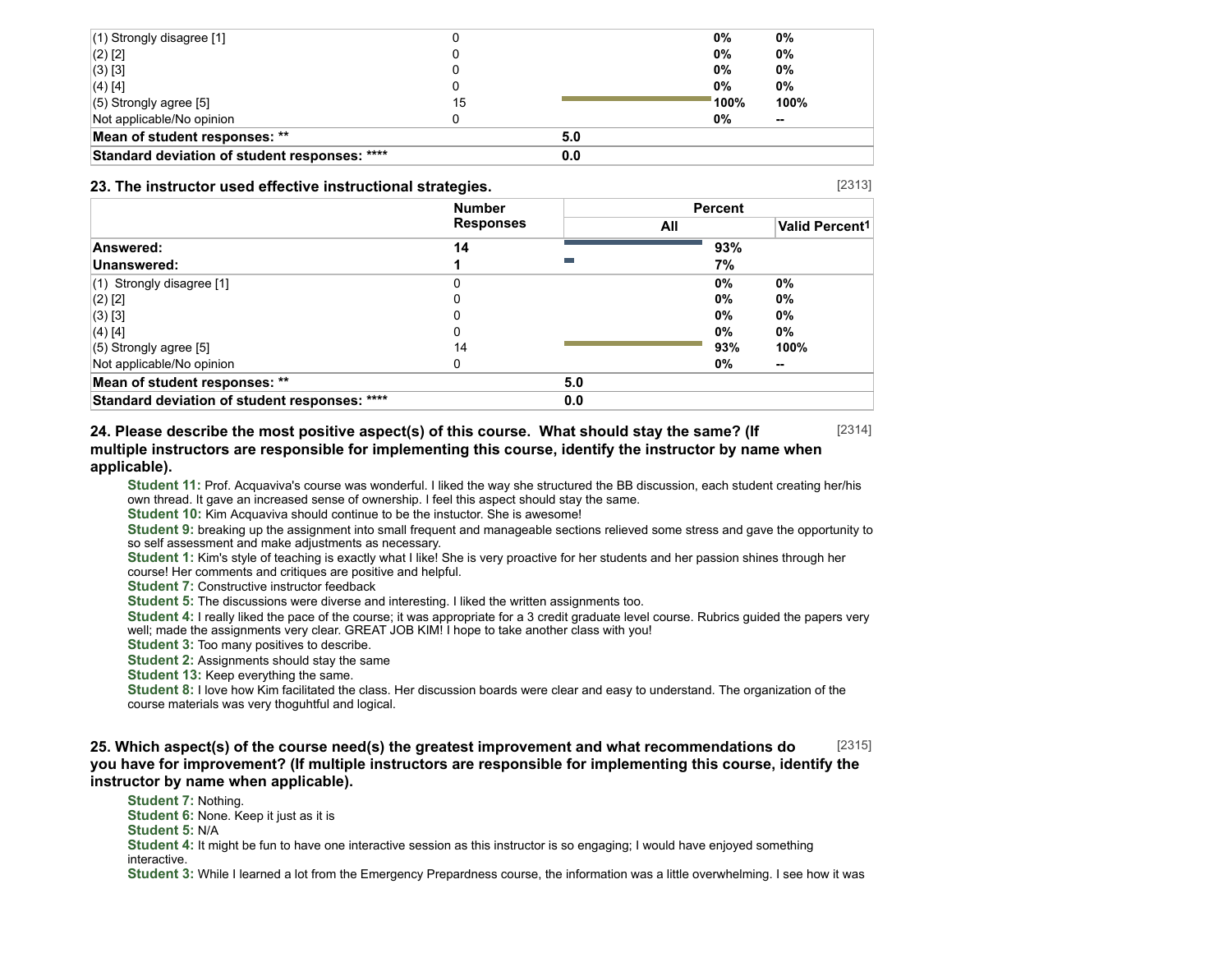applicable to those outside of emergency medicine but I found the time spent on that portion of the course did not contribute to the wonderful course overall!

**Student 2:** None

**Student 1:** As stated before, the only comment is having the weeks of the course specified on the outlines, only because some sessions spanned over two weeks when others were only one.

**Student 13:** I just hope that the instructor will maimtain her enthusiasm, energy, and love of teaching. She rocks!

**Student 11:** Honestly, I have nothing to contribute here. I thought everything was great.

**Student 10:** I would recommend that on Blackboard the course is set up so the discussion board we are currently working on is at the top of the list. I have seen this done in other courses, and it probably is just a settings change in Blackboard for the instructor. Saves us from scrolling to the bottom all the time.

**Student 9:** I did not find the text very useful. I could have saved myself some money I relied more on literature search and internet website. The data bases were difficult to navigate as well.

**Student 8:** My only (very small) recommendation is to place dates on the Session numbers. There were times when I had to go back to the syllabus when I was confused about what session number we were in. This was really not a big deal, and if it is not changed it will not make a huge impact.

1 - *Valid Percent: Excludes missing, not applicable, and/or blank responses.*

\*\* - *Mean of student responses: The mean is the arithmetic average of a set of scores found by summing the scores from each student and dividing that sum by the number of students who answered with a valid answer to this question.*

\*\*\* - *Mean of courses: The mean is the arithmetic average of a set of scores found by summing the mean from each course and dividing that sum by the number of courses that asked this question. This can be viewed as the mean of means of courses.*

\*\*\*\* - *Standard deviation of student responses: A measure of the variability or dispersion in a set of scores that provides an indication of the average amount by which the student scores deviate from the student mean of the distribution*

\*\*\*\*\* - *Standard deviation of courses: A measure of the variability or dispersion in a set of scores (mean of each course) that provides an indication of the average amount by which each of the course mean deviates from the mean of the distribution of all course means. This is the standard deviation that you should refer to if you are comparing one course to all the courses.*

# **Student Statistics**

| Statistics for the 15 students who submitted this evaluation: |            |         |         |                                                                                                                         |                  |                                    |                                              |                        |
|---------------------------------------------------------------|------------|---------|---------|-------------------------------------------------------------------------------------------------------------------------|------------------|------------------------------------|----------------------------------------------|------------------------|
| Student Level                                                 |            | College |         | Major                                                                                                                   |                  | Degree Status                      | <b>Expected Graduation</b><br>Date           |                        |
| Graduate                                                      | $100\%$ -- |         | $100\%$ | <b>Family Nurse</b><br>Practitioner<br><b>Health Care</b><br>Quality<br>Nursing Education 7%<br><b>Nursing Practice</b> | 7%<br>20%<br>67% | Doctor of Nursing 100%<br>Practice | $05 - 2017$<br>05-2018<br>08-2017<br>08-2018 | 7%<br>60%<br>7%<br>27% |

© 2014, The George Washington University 2121 Eye St, NW; Washington, DC 20052 Phone: (202) 994-GWGW (4949) Site Maintained by [Division of IT](http://it.gwu.edu/) | [Text-Only](http://transcoder.usablenet.com/tt/referrer)